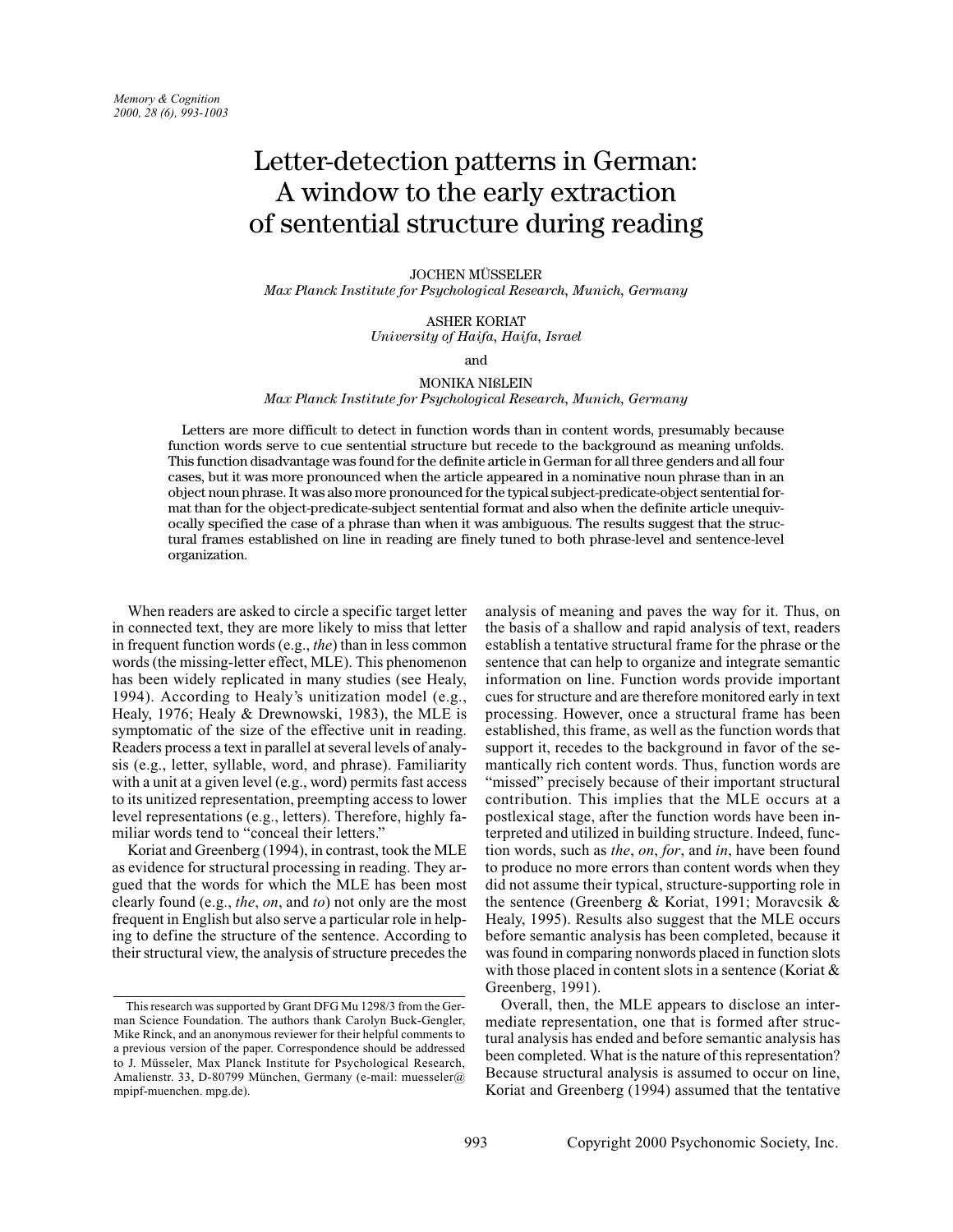| (der Mann = the man; die Frau = the woman; das Kind = the child) |                                             |                                  |                                  |                                                                                                             |                                                                         |        |  |  |
|------------------------------------------------------------------|---------------------------------------------|----------------------------------|----------------------------------|-------------------------------------------------------------------------------------------------------------|-------------------------------------------------------------------------|--------|--|--|
|                                                                  | Singular                                    |                                  |                                  | Plural                                                                                                      |                                                                         |        |  |  |
| Case                                                             | Masculine                                   | Feminine Neuter                  |                                  | Masculine                                                                                                   | Feminine                                                                | Neuter |  |  |
| Genitive<br>Dative<br>Accusative                                 | Nominative der Mann<br>dem Mann<br>den Mann | die Frau<br>der Frau<br>die Frau | das Kind<br>dem Kind<br>das Kind | die Männer<br>des Mannes der Frau des Kindes der Männer<br>den Männern den Frauen den Kindern<br>die Männer | die Frauen die Kinder<br>der Frauen der Kinder<br>die Frauen die Kinder |        |  |  |

**Table 1 Declination of the Definite Article in German**

frames underlying the MLE reflect local structure, possibly phrase-level organization only. However, other results (Greenberg & Koriat, 1991; Moravcsik & Healy, 1995) suggest that these frames might be sensitive to structures that extend beyond phrase level—that is, those that disclose the organizational properties of the sentence as a whole. One aim of this study was to explore this possibility.

It should be stressed that the structural view of reading does not make any claims regarding the existence of an autonomous syntactic parser that is immune to the effects of context (e.g., Frazier, 1987). In fact, the MLE results obtained previously and those to be presented here also fit well with a constraint-based view of sentence processing according to which syntactic and semantic language comprehension is accomplished through the satisfaction of multiple constraints at different levels of representations (see MacDonald, 1996; but see Frazier, 1995). The only assumption of the present structural view is that the analysis of the structure of text precedes the analysis of its specific content and that function words provide useful cues for text structure; they are first utilized to set structure and then recede to the background in favor of the semantically rich content words.

Some of the evidence in support of the structural account of the MLE has come from Hebrew (Koriat & Greenberg, 1994) and from French (Saint-Aubin & Poirier, 1997). Both of these languages offer interesting research opportunities that are not available in English. The present study extended investigation of the MLE to German, for which first steps have been made by Buck-Gengler and Healy (1993). Once we have established the MLE for function words in German, we will then proceed to exploit some of the unique properties of German both to extend the applicability of the structural view and to obtain further insight into the process underlying structure extraction in reading.

The most striking demonstration of the MLE in English has been observed for the definite article. This article has only one form, *the*, and *the* is also the most frequent word in English. In contrast, German (like other Indo-European languages, e.g., French, Italian, or Russian) has several forms for the definite article (Table 1). For example, in the singular nominative case, the definite articles are *der* (for masculine), *die* (for feminine), and *das* (for neuter). In languages with a gender system, several studies indicated that the gender specification of the article serves as a powerful cue to the encoding of the subsequent noun (e.g., Bates, Devescovi, Hernandez, & Pizzamiglio, 1996; Radeau & van Berkum, 1996; Schriefers, Friederici, & Rose, 1998). Perhaps, gender and case are also helpful cues for the specification of sentence structure in German. In Experiment 1, we used all three articles, *der*, *die*, and *das*, and examined whether the function-disadvantage effect is observed for each of them.

In Experiments 2–4, we made use of three features of German that distinguish it from English to explore subtle differences in the magnitude of the MLE. In Experiment 2, we examined differences in the size of the MLE for the definite article as a function of the case of the noun that it modifies (nominative, genitive, dative, and accusative). In Experiment 3, we examined the effects of different orderings of the phrases within the sentence, contrasting the subject-predicate-object format with the object-predicatesubject format. Finally, in Experiment 4, we examined how the ambiguity of a definite article interacts with sentential format and phrase case in affecting letter detection errors in the definite article. Taken together, these experiments were intended to show that the magnitude of the MLE for the definite article increases with the ease with which an effective structural frame can be established that can guide and organize the semantic analysis of the sentence as a whole.

# **EXPERIMENT 1**

In Experiment 1, we examined the MLE for the three forms of the definite article in German, *der*, *die*, and *das*, all in the nominative singular. The availability of these three forms, all beginning with the same letter (*d*) and all having a typical pronunciation (unlike *the*; see Buck-Gengler & Healy, 1993; Healy, 1976), offers a good opportunity for a replication of the MLE in German. Because all nouns in German have an initial uppercase letter, we presented all materials in uppercase letters only.

# **Method**

**Participants**. Twenty-five University of Munich students whose native language was German were paid for participating in the study.

**Stimulus materials**. Twelve matched pairs of sentences, one containing a critical function word and one containing a critical content word, were constructed. They contained the same number of words, and the critical word occupied the same position in both sentences. Each of the critical function words, *der*, *die*, or *das*, ap-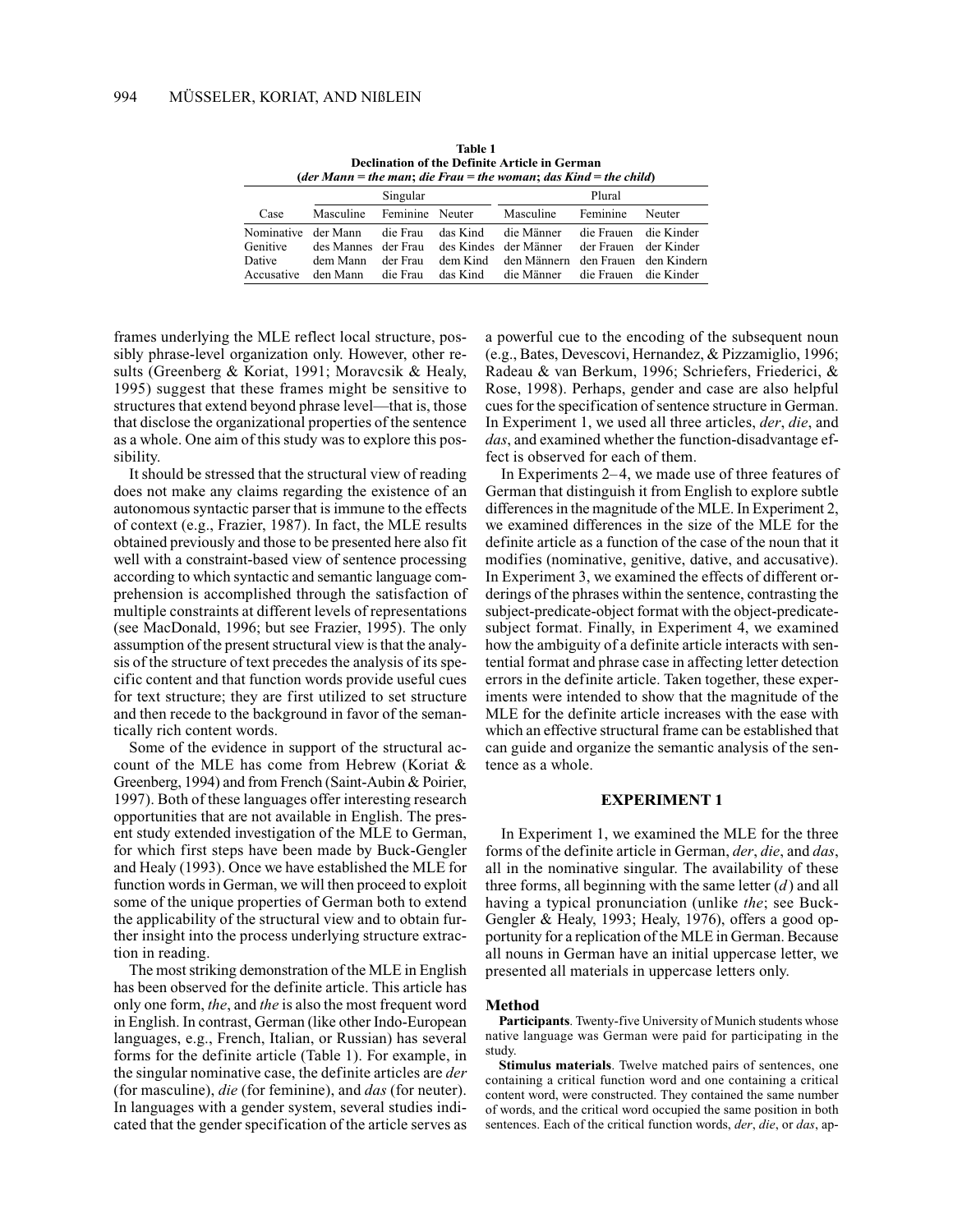

**Figure 1. Omission rates (with standard errors between participants) plotted separately for three- and four-letter content words and for each of the three genders of function words in Experiment 1.**

peared in four sentences. The critical content words were either the three-letter nouns *Dia* (slide), *Dom* (cathedral), and *Deo* (deodorant) or the four-letter nouns *Dorf* (village), *Dach* (roof), and *Dank* (gratitude). The words are common nouns in German, $<sup>1</sup>$  and each</sup> was used in two different sentences (see below). The critical definite article was always used as a specifier of a subject-noun phrase in the singular nominative form. In isolation, these articles are ambiguous to various degrees regarding gender, case, and number (see Experiment 2 and Table 1). The critical content nouns were matched in case and number, since they were used as the heads of subjectnoun phrases.

All materials were compiled in a 3-page booklet. The first page contained the instructions and a practice passage, and the next 2 pages contained 12 sentences each. The sentences were assigned randomly to 1 of the 2 pages except that the two members of each pair were assigned to 2 different pages and that content and function sentences were equally represented on each page. Each target noun occurred only once on each page.

In Experiment 1 and in all subsequent experiments, the order of sentences on a page was random, and the page appeared as one long paragraph of continuous text, composed of unrelated sentences (see, e.g., Koriat, Greenberg, & Goldshmid, 1991). The critical word never occurred at the beginning or end of a sentence or of a line. Other *d*s could appear in noncritical articles and nouns in the sentence but never in the word immediately preceding or following the critical word. These *d*s were equally frequent in each pair of matched sentences. Two filler sentences were added at the beginning and end of each page. All sentences appeared in uppercase letters.

**Procedure**. The participants were instructed to read the sentences at their normal reading speed, but, whenever they came to the target letter *d*, they were to circle it. They were further instructed not to slow down their reading speed to catch all target letters and not to go back to circle a letter they had missed.

#### **Results and Discussion**

In Experiment 1 and all subsequent experiments, the rate of omission errors was used as the dependent variable. Statistical analyses were performed with arcsinetransformed error rates using participants (P) and materials (M) as random factors. Mean omission rates for the

critical function and content words was .247 (*SE* = .053, always between participants) and .053 (*SE* = .016), respectively  $[t_P(24) = 3.39; t_M(22) = 6.21$ ; both significant at  $p < .001$ ]. Thus, omission errors were considerably more frequent in function words than in content words, supporting the MLE for the definite article in German.

Note that omission rate did not differ between threeletter and four-letter content words  $[t_P(24) = 1.28; t_M(10) =$ 0.60; both n.s.], and each of these means was smaller than that of the function words [for three-letter nouns,  $t_{\rm P}(24) = 3.48$ , and  $t_{\rm M}(16) = 6.14$ , both at  $p < .001$ ; for four-letter nouns,  $t_P(24) = 3.20$ , and  $t_M(16) = 4.20$ , both  $p < .01$ ]. This rules out an explanation of the MLE in terms of word length.

Figure 1 depicts the results separately for each of the function words, and for three-letter and four-letter content words. It can be seen that omission rate was consistently higher for each of the three forms of the definite article than for the content words. A one-way analysis of variance (ANOVA) comparing omission rate for the three function words yielded  $F_P(2,48) = 1.53$ ,  $MS_e = 0.068$ , n.s., and  $F_M < 1$ . Furthermore, the means of the function words were higher than those of the content words [for masculine,  $t_P(24) = 2.94$ , and  $t_M(14) = 4.42$ , both  $ps <$ .01; for feminine,  $t_P(24) = 2.98$ , and  $t_M(14) = 4.16$ , both  $p s < .01$ ; for neuter,  $t_{\rm P}(24) = 2.70$ , and  $t_{\rm M}(14) = 4.68$ , both  $ps < .01$ . These results support the generality of the MLE across the three forms of the definite article in German.

In sum, the results of Experiment 1 join with those reported earlier by Buck-Gengler and Healy (1993) in supporting the existence of a function-disadvantage effect in German. Omission rate was nearly five times higher in function words than in content words. This difference is impressive in view of the fact that the MLE for uppercase text has been found somewhat smaller than that for normal text (Drewnowski & Healy, 1977). These results are consistent with those obtained in English (Healy, 1994), in Hebrew (Koriat & Greenberg, 1994), and in French (Saint-Aubin & Poirier, 1997), suggesting that the function-disadvantage effect reveals some aspect of the reading process that may be universal.

Having established the function-disadvantage effect in German, we now proceed to exploit some of the particular features of German to clarify the extraction of structure assumed to take place early in text processing. We propose that the magnitude of the MLE for a definite article varies with the extent to which this article helps disclose the organization of the sentence as a whole. Hence, any factor that facilitates the smooth extraction of sentential structure should enhance the magnitude of the functiondisadvantage effect.

# **EXPERIMENT 2**

In Experiment 1, we confined our investigation to the nominative case. However, German morphology differentiates between four cases, each case being associated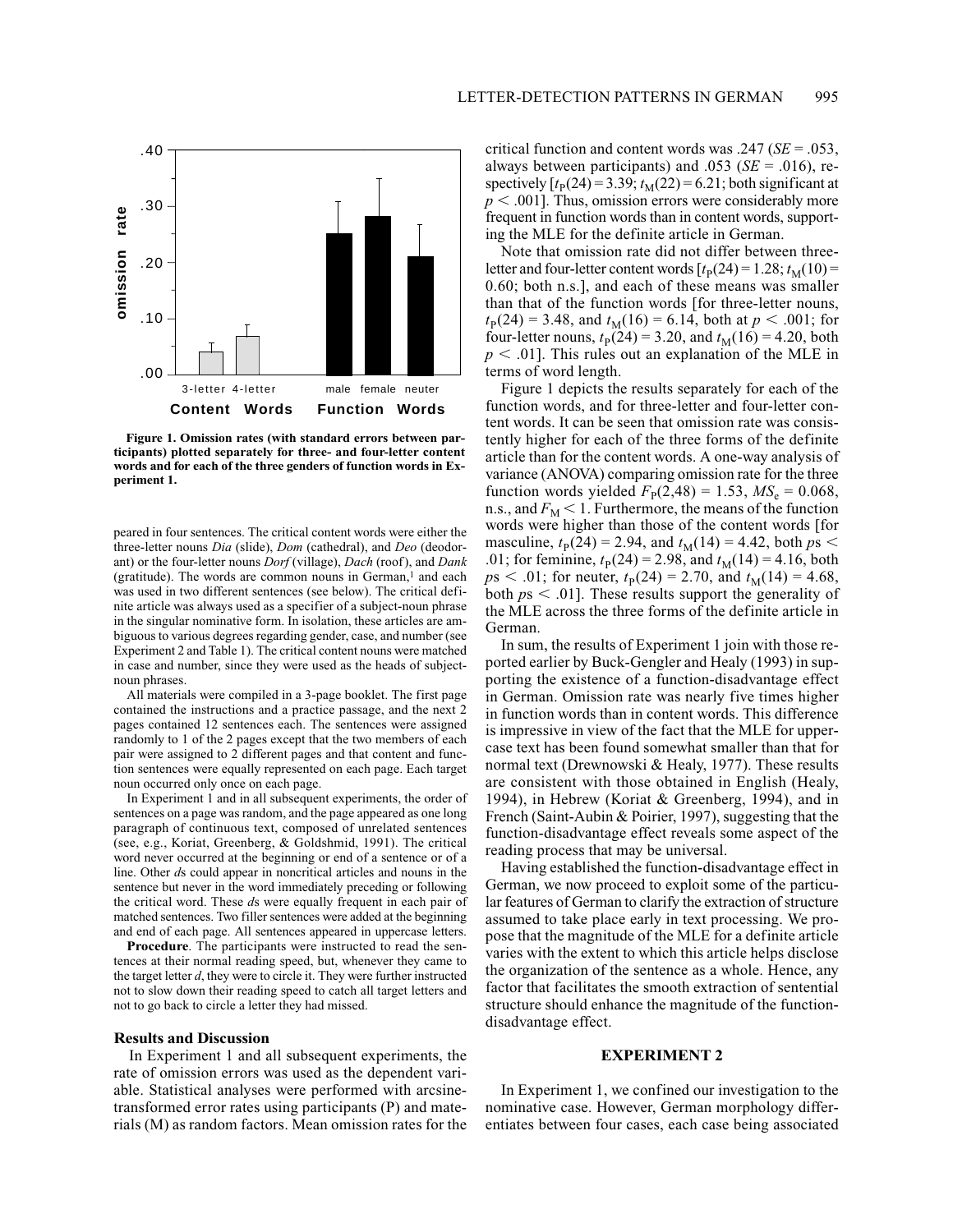with a particular syntactic (or even thematic) role. The definite article assumes different forms in each of these cases, and its structural role may be somewhat more circumscribed than that of *the* in English.

A brief clarification is needed for readers unfamiliar with German. Consider the masculine singular forms. In addition to the nominative form *der*, the genitive form *des* corresponds to *of the*, the dative form *dem* corresponds to *to the*, and the accusative form *den* corresponds to *the* when used to introduce a direct object. Some complications emerge, however, as can be seen in Table 1. For example, the feminine singular article *die* and the neuter singular article *das* do not differentiate morphologically between the nominative and accusative cases. Similarly, the article *der* can imply different roles, because it is compatible with masculine singular nominative, feminine singular genitive, feminine singular dative, or plural genitive. Note that, in comparison with English, the definite article in German sometimes assumes a meaning that would correspond to a sequence of two function words in English (*of the* or *to the*). Given the morphological ambiguities sketched above, the interpretation of a definite article in German is therefore still dependent on sentential context. For example, *der Baum* means *the tree*, whereas *der Blume* could either mean *of the flower* or *to the flower*. In order to discern between these meanings of *der*, one has to know that *Baum* is masculine and *Blume* is feminine, but one also has to know whether *der Blume*, for example, is an indirect object or a genitive modifier.

These complications should pose a problem of interpretation for the German reader that hardly exists in the case of the definite article in English. How does that problem affect the analysis of structure and letter detection? One might expect that because the interpretation of the definite article in German is context dependent, its usefulness as a cue for structure might be limited. However, in Hebrew, for example, the MLE was found even for an initial letter of a word when it stood for a function prefix than when it was part of the stem, suggesting that function morphemes can help in cuing structure even when their identification as a function morpheme depends on context. Therefore, it is our view that, in German, the definite article should also help structural analysis regardless of its ambiguity or the case of the noun that it specifies.

Nevertheless, we expect the magnitude of the MLE to be particularly strong for the nominative subject phrase because of its special contribution to the structure of the sentence as a whole. Indeed, several observations suggest that the nominative subject phrase plays a more significant role in the processing of a sentence than the object phrase. For example, van Dijk and Kintsch (1983; see also Ferreira, 1994; Givon, 1992) proposed that the initial subject phrase typically determines the topic of a sentence or an episode. The subject phrase tends also to be the preferred referential position (Crawley, Stevenson, & Kleiman, 1990; Grober, Beardsley, & Caramazza, 1978; Müsseler, 1995; for discussions of the focus and topic issue see, e.g., Moravscik & Healy, 1998, and Sidner, 1983). Thus, Experiment 2, tested the hypothesis that the MLE should be found for all cases but should be most pronounced for the nominative subject phrase.

# **Method**

**Participants**. Forty-three University of Munich students served as paid participants.

**Stimulus materials**. For each of the four German cases, 10 matched pairs of sentences were constructed, with one member of each pair containing the respective form of the definite article, and the other containing a critical content word beginning with the letter *d*. The two members of each pair were matched in terms of the number of words and the position of the critical word within the sentence. All critical words appeared in their singular forms.

The critical content words are common four-letter nouns in German, all beginning with *d*. They included eight masculine nouns, seven feminine nouns, and five nouns of a neuter gender. Each was used in two sentences, so that altogether there were 40 content sentences, 10 sentences in each case. The function sentences were constructed so that the gender and case of the definite article were the same as those of the noun in the matched content sentence. The order of the sentences was random except that one member of each pair of sentences was assigned to the first two pages, whereas the other was assigned to the last two pages. Note, that although the design for the function sentences requires 12 (3 genders  $\times$  4 cases) different forms of the definite article, there are actually only six different forms in German (*der*, *die*, *das*, *dem*, *den*, *des*), each of which is used to represent different combinations of case, gender, and number (see Table 1).

One complication in constructing the sentences is that the genitive case had to be used only with the feminine gender, because otherwise an additional word suffix would have had to be added to the noun, and this would have produced an undesirable increase in word length (e.g., in German, the genitive of *a thief* is *eines Diebes*; cf. *des Mannes* in Table 1). Therefore, *des* was excluded from sentence construction.

**Procedure**. The instructions and practice were the same as those of Experiment 1.

#### **Results and Discussion**

As may be clearly seen in Figure 2, the functiondisadvantage effect was observed for all cases and was particularly strong not only for the nominative case but also for the genitive case. The genitive case is peculiar in that it only specifies another concept (see below) and hence can be embedded either in a nominative subject phrase or in a dative or accusative object phrase. We shall therefore confine the analysis to the three remaining cases first and then examine the results for the genitive case separately.

Considering only the nominative, accusative, and dative cases, a word class  $(2) \times$  case  $(3)$  ANOVA yielded significantly more omission errors in function words than in content words  $[F_{P}(1,42) = 18.26, MS_{e} = 0.049, p <$  $0.001$ ;  $F_M(1,54) = 77.07$ ,  $MS_e = 0.003$ ,  $p < .001$ ]. Case yielded a significant effect only in the analysis of participants  $[F_P(2,84) = 3.47, M S_e = 0.006, p < .05; F_M(2,54) =$ 1.78,  $MS_e = 0.003$ , n.s.], which was qualified by an interaction  $[F_P(2,84) = 3.62, M S_e = 0.007, p < .05; F_M(2,54) =$ 2.42,  $MS_e = 0.003$ ,  $p < .10$ . The interaction reflects the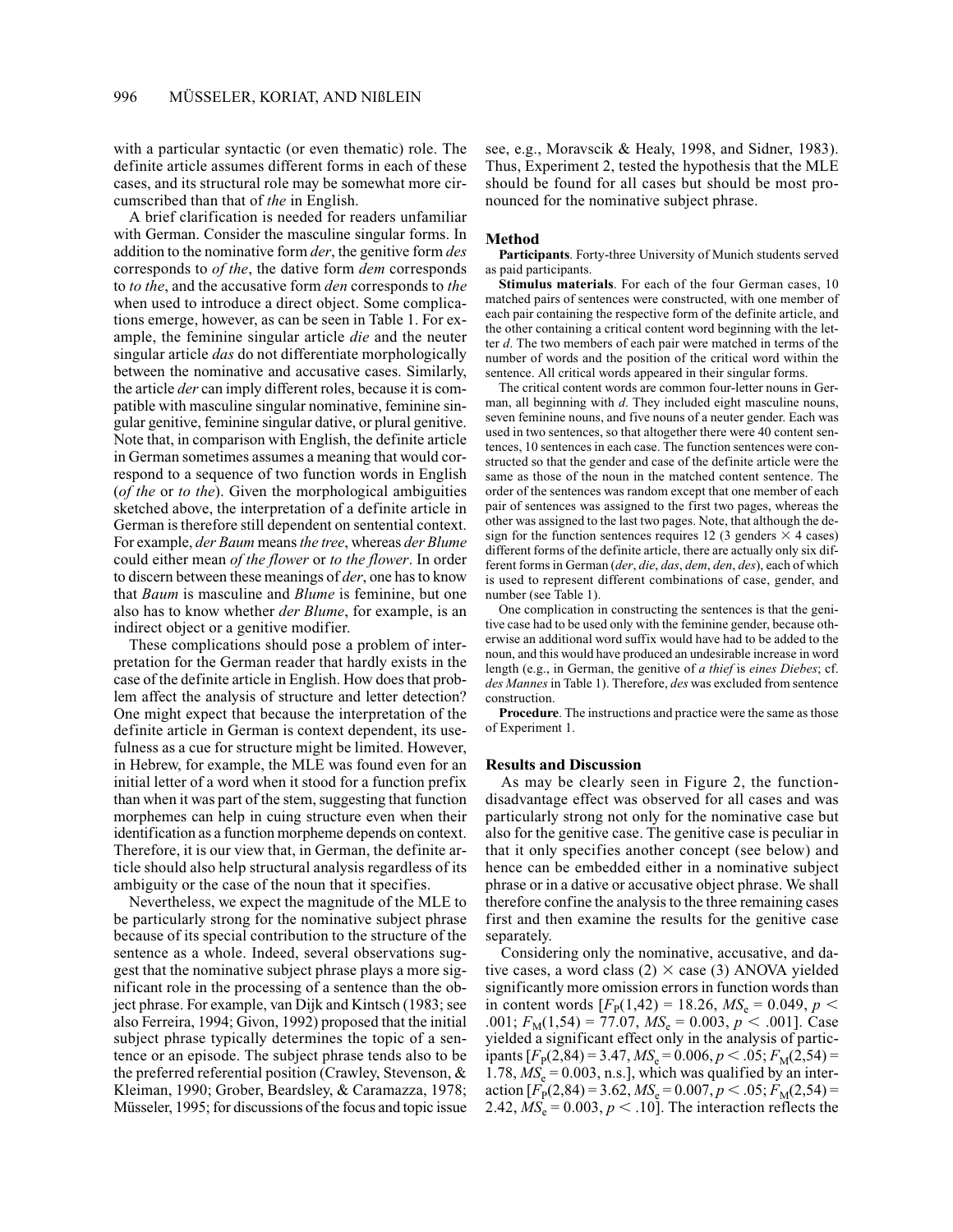

**Figure 2. Omission rates for content and function words for the four different cases in Experiment 2.**

observation that, for function words, omission rate was higher in the nominative case (.165, *SE* = .029) than in the dative case  $(.112, SE = .026)$  and the accusative case  $(.116, SE = .028)$ , whereas no similar difference was found for the matched content words  $(.016, SE = .007,$  for the nominative;  $.012$ ,  $SE = .006$ , for the dative; and  $.030$ ,  $SE =$ .008, for the accusative case).

Separate word class  $\times$  case ANOVAs comparing error rates for the nominative case with each of the other cases yielded nearly significant interactions for the dative case  $[F_{\rm P}(1,42) = 3.78, MS_{\rm e} = 0.007, p < .06; F_{\rm M}(1,36) = 3.17,$  $MS_e = 0.002, p < .09$ ] and significant interactions for the accusative case  $[F_{\rm p}(1,42) = 6.73, MS_{\rm e} = 0.006, p < .05;$  $F_{\text{M}}(1,36) = 4.21, \text{MS}_{\text{e}} = 0.003, p < .05$ ]. Similar two-way ANOVAs comparing the accusative and dative cases, on the other hand, yielded nonsignificant interactions (both  $Fs < 1$ ). Thus, the results confirm our hypothesis, indicating a stronger function disadvantage for the definite article when it is embedded in a nominative subject phrase than when it is embedded in a dative or accusative object phrase. Note that the inordinately high error rates for the nominative case was entirely confined to function sentences, because the content sentences yielded very similar error rates for all cases  $[F_P(2,84) = 2.04, MS_e = 0.002,$ n.s.;  $F_M(2,27) = 1.06$ ,  $MS_e = 0.001$ , n.s.].

Let us turn now to the genitive case. As noted above, the definite article in the genitive case may either specify the subject in a nominative subject phrase (e.g., "the dog *of the man* is playing on the lawn") or the noun in an object phrase (e.g., "he gave the bone to the dog *of the man*"). Do the two uses differ in the magnitude of the functiondisadvantage effect? To answer this question, all genitive sentences were classified post hoc into two groups according to whether the critical word was embedded in a nominative subject phrase or in an object phrase. It turned out that there were seven and three sentence pairs, respectively, in these two groups. For the function sentences, omission rate was higher for the nominative subject phrase  $(.170, SE = .080)$  than for the object phrase  $(0.117, SE = 0.064)$ , producing a significant and a nearsignificant interaction in the word class (content vs. func- $\text{tion}$   $\times$  phrase (subject vs. object noun phrase) ANOVAs  $[F_{\rm P}(1,42) = 4.43, M S_{\rm e} = 0.006, p < .05; F_{\rm M}(1,16) = 3.77,$  $MS_e = 0.03, p \le .07$ . This result confirms the previous analysis, but it indicates that the critical factor affecting the size of the function disadvantage is not case per se but rather whether the functor is embedded in a subject phrase or in an object phrase (but see also Moravcsik & Healy, 1998). However, in the present experiment, the contrast between subject and object phrases was confounded with the location of the definite article in the sentence, because in German, like in English, subject phrases usually precede object phrases. This factor was not controlled in the construction of the sentences of Experiment 2. In Experiment 3, we investigate how the MLE is affected by the global structure of the sentence, and the design also allowed us to assess the effects of syntactic role independent of that of phrase location within the sentence. The flexibility of word order in German makes it easier to make such an assessment without the need to resort to more complex schemes such as those needed when using English (see Moravcsik & Healy, 1995, 1998).

# **EXPERIMENT 3**

As noted earlier, in German, sentence format can be handled with some flexibility. As illustrated in Example 1 (below), it is possible to use either the standard subjectpredicate-object (SPO) format, or the reverse, objectpredicate-subject (OPS) format. Although studies using subjective ratings and reproduction time have shown the standard SPO format to be more acceptable than the OPS format (Pechmann, Uszkoreit, Engelkamp, & Zerbst, 1996; Rösler, Pechmann, Streb, Röder, & Henninghausen, 1998), both formats are syntactically correct. However, if speakers or writers wish to convey a certain emphasis—for example, putting the stress on the dative object—the OPS format may be preferred over the SPO format.

Example 1:

- (a) SPO: Der Autor profitierte von dem Bestseller. (The author profited from the best seller.)
- (b) OPS: Von dem Bestseller profitierte der Autor. (From the best seller profited the author.)

If letter-detection patterns are symptomatic not only of single phrase structures but also of the organization of the phrases within a sentence, then the size of the functiondisadvantage effect should vary with the global organization of the sentence. It may be assumed that the typical SPO format is the one expected by readers, and it affords an easier establishment of a tentative structural frame (see the constraint-based view, MacDonald, 1996; see also Steinhauer, Mecklinger, Friederici, & Meyer, 1997). In the case of the OPS format, more effort might be needed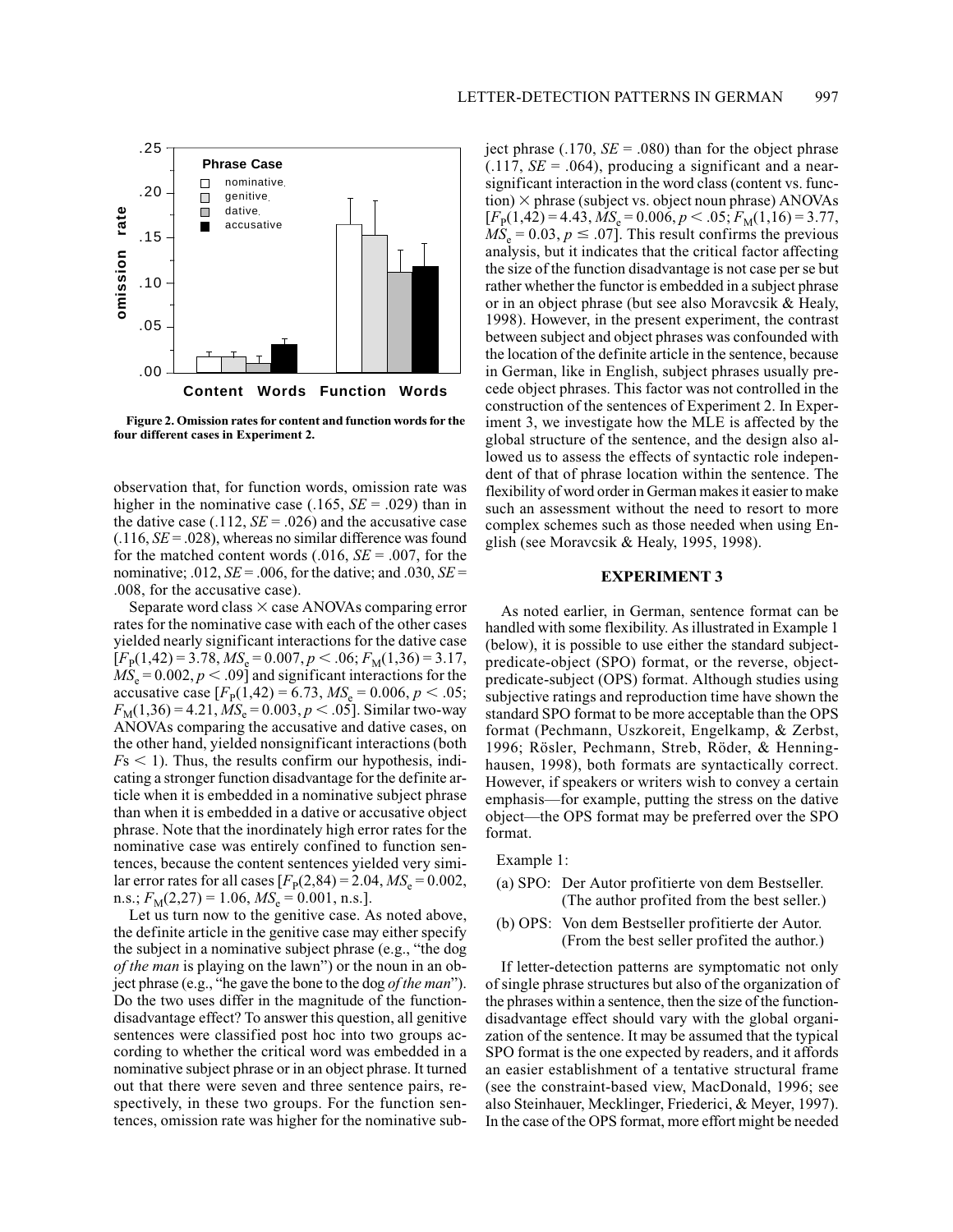

**Figure 3. Omission rates for content and function words embedded in nominative and accusative phrases for sentences with subject-predicate-object (SPO) and object-predicate-subject (OPS) format in Experiment 3. cw = content words; fw = function words.**

to decipher the syntactic structure of the sentence, or some transformation of the OPS format into the standard format might have to be performed (see Hemforth, 1993; Konieczny, Hemforth, Scheepers, & Strube, 1996; Mecklinger, Schriefers, Steinhauer, & Friederici, 1995). Either of these should result in a less pronounced MLE for the OPS format.

In Experiment 3, two versions of each sentence were constructed, which differed only in format (i.e., word order), SPO or OPS. In addition, the critical words were placed either in a nominative subject phrase or in an accusative object phrase.

#### **Method**

**Participants**. Fifty paid University of Munich students participated in the experiment.

**Stimulus materials**. For the SPO format, 20 content sentences were constructed, containing one of the 20 critical four-letter content words of Experiment 2. In 10 of these, the critical word appeared in a nominative subject phrase, whereas, in the other 10, it appeared in an accusative object phrase. The 20 words were assigned randomly to the two types of phrases. For each content sentence, a matched function sentence was constructed that had the same number of words, but in which a critical definite article was placed in nearly the same ordinal position as the corresponding content word in the content sentence. The gender of the definite article was the same as that of the critical content word in the matched content sentence. The critical words were always in the singular form.

One complication that emerged is that, in the SPO format, the definite article in a subject phrase generally occupies the initial position in the sentence. To avoid this situation, the definite article always appeared in the context of a coordinating structure: The subject phrase had two parts connected with *und* (*and*), *sowohl . . . als auch* (*as well as*), *weder . . . noch* (*neither . . . nor*), *nicht nur . . . sondern auch* (*not only . . . but also*), and so on (see Appendix A). For the same reason, the critical word in the object phrases was preceded by an adverbial specifier, such as *häufig* (*often*), *immer*(*always*), and so on, or by a preposition such as *bis* (*until*), *auf* (*upon*), and so on.

For each SPO sentence, a matched OPS sentence was composed that differed from it only in the format of the words within the sentence—that is, the order of the constituent phrases. Altogether, then, there were 80 sentences representing all combinations of sentence format (SPO vs. OPS), case (nominative vs. accusative), and word class (content vs. function), with 10 sentences in each combination. The SPO and OPS versions of each sentence were assigned randomly to two different booklets, with the restriction that all factorial combinations were equally represented in each booklet.

**Procedure**. Each of the two types of booklets was administered to 25 participants. The general procedure was the same as that of Experiment 1.

# **Results and Discussion**

Because the accusative and nominative sentences were not entirely matched in terms of their construction, we first report the analyses for each of the two cases separately. For the nominative case, sentence format (SPO vs. OPS)  $\times$ word class (content vs. function) ANOVAs yielded the typical function-disadvantage effect  $[F_p(1,49) = 7.87]$ ,  $MS_e = 0.050, p < .01; F_M(1,36) = 14.93, MS_e = 0.044,$  $p < .001$ ]. Sentence format had no effect on letter detection  $[F<sub>P</sub>(1,49) = 2.74, MS<sub>e</sub> = 0.022, n.s.; F<sub>M</sub>(1,36) = 1.85,$  $MS_e = 0.044$ , n.s.]. However, the interaction was significant in the participants-based ANOVA  $[F<sub>P</sub>(1,49) = 4.15$ ,  $MS_e = 0.014$ ,  $p < .05$ ], but not in the materials-based ANOVA  $[F_M(1,36) = 1.85, MS_e = 0.044]$ .

ANOVAs for the accusative sentences yielded similar results  $[F_{P}(1,49) = 11.67, MS_{e} = 0.028, p \le .001, and$  $F_{\text{M}}(1,36) = 12.06$ ,  $MS_e = 0.005$ ,  $p \le .001$ , for word class;  $F_{\rm P}(1,49) = 2.78$ ,  $MS_e = 0.018$ , n.s., and  $F_{\rm M}(1,36) = 1.65$ ,  $MS_e = 0.005$ , n.s., for sentence format; and  $F_p(1,49) =$ 8.75,  $MS_e = 0.020$ ,  $p \le 0.005$ , and  $F_M(1,36) = 6.58$ ,  $MS_e =$ 0.005,  $p < 0.05$ , for the interaction]. As may be seen in Figure 3, the SPO format yielded a stronger function disadvantage than did the OPS format, exhibiting a higher rate of detection errors in function words (.168, *SE* = .030, and .176, *SE* = .031, compared with .112, *SE* = .024, and .092, *SE* = .021, for the OPS format).

Finally, when phrase case (nominative vs. accusative) was included as a third factor in a three-way ANOVA, significant effects were again found for word class  $[F<sub>P</sub>(1,49) =$ 13.59,  $MS_e = 0.052$ ,  $p \le .001$ ;  $F_M(1,72) = 26.81$ ,  $MS_e =$ 0.005,  $p < .001$ ], for sentence format  $[F<sub>P</sub>(1,49) = 4.75$ ,  $MS_e = 0.023, p < .05; F_M(1,72) = 3.50, MS_e = 0.005, p <$ .07], and for the word class  $\times$  sentence format interaction  $[F_{\rm P}(1,49) = 16.13, MS_{\rm e} = 0.013, p < .001; F_{\rm M}(1,72) =$ 7.83,  $MS_e = 0.005$ ,  $p < .01$ ]. Phrase case (nominative vs. accusative) had no main or interactive effects.2

It should be noted that although the nonstandard OPS format yielded a reduced MLE, the effect was nevertheless significant. Overall, rate of omission errors for function and content words in the OPS format averaged .102  $(SE = .019)$  and  $.066$  (*SE* = .014), respectively  $[t_P(49) =$ 1.76;  $t_M(38) = 1.71$ ; both  $ps < .05$ ]. Note also that the difference in error rate between the SPO and OPS formats was entirely due to the function sentences: Separate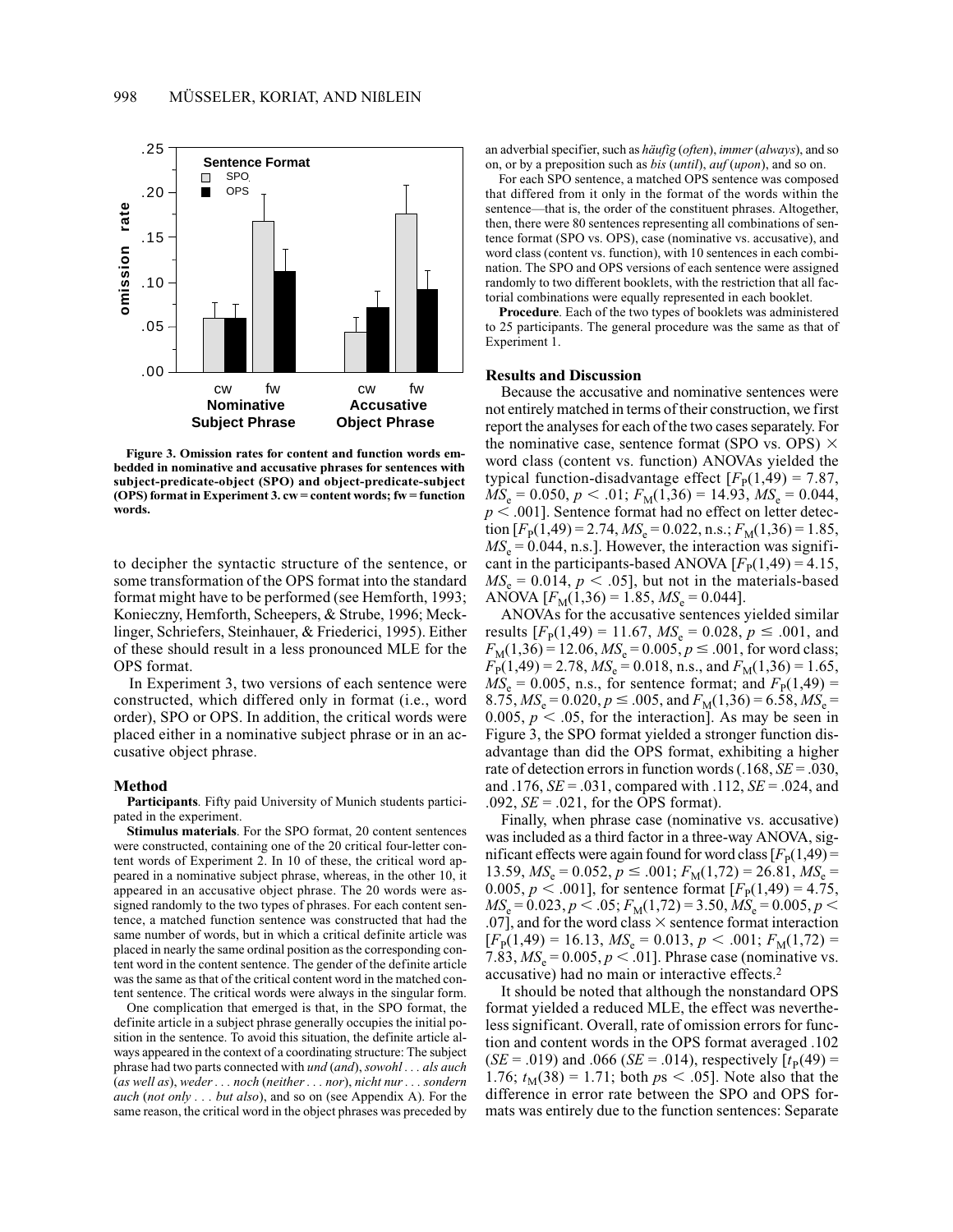ANOVAs for function sentences yielded significant effects for format  $[F_{\rm p}(1,49) = 13.77, M S_{\rm e} = 0.023, p \le .001;$  $F_M(1,36) = 8.10, \, MS_e = 0.006, \, p < .01$ , whereas similar ANOVAs for content sentences always yielded  $F < 1$ .

In sum, target letters in function words are more likely to be missed if they appear in a standard SPO format than if they appear in an OPS format. This is true both for the nominative case and for the accusative case. Note that, in the SPO format, the critical word appears within the first noun phrase of the sentence in the nominative case, but it appears within the last noun phrase in the accusative case. The opposite is true for the OPS format. Hence, the position of the word within the sentence can be ruled out as an explanation of the SPO–OPS difference observed. Rather, this difference seems to be related to the structure of the sentence as a whole.

Altogether, the results support the proposition that the extraction of a structural frame is sensitive not only to phrase structure but also to the organization of phrases within a sentence. The stronger MLE found for the SPO format is consistent with the idea that this format is assumed by readers as the default format. Indeed, the SPO format is judged to be the more acceptable and is also more easily reproduced than the OPS format (Pechmann et al., 1996; Rösler et al., 1998). Thus, the SPO format would seem to be more favorable for the early extraction of structure during reading, yielding a sharper content– function distinction in letter detection. At the same time, the function-disadvantage effect observed for the nonstandard OPS format suggests that letter detection is sensitive to the structural organization of the phrase, even when the phrase is embedded in a nonstandard sentential structure.

# **EXPERIMENT 4**

How is the organization of the whole sentence extracted on line during reading? Presumably, the initial phrase of a sentence can prepare the reader for a standard SPO organization of the sentence as a whole. Thus, an initial phrase with a nominative case can signal an SPO format as opposed to an OPS format. However, the case of a single phrase in German cannot always be specified unequivocally without consideration of the sentence in which it is embedded. Therefore, the format of the sentence cannot always be inferred from the initial phrase of that sentence. Consider, for example, the following sentences:

Example 2:

Masculine gender, plain noun phrases (*der Schauspieler*, *den Schauspieler*)

- (a) SPO: *Der Schauspieler* verbreitet Langeweile. (The actor spreads boredom.)
- (b) OPS: *Den Schauspieler* findet der Kritiker langweilig. (The actor [is] judged [by] the critic [to be] boring.)

Feminine gender, ambiguous noun phrases

(*die Dame*)

- (c) SPO: *Die Dame* trinkt den Tee auf die englische Art. (The lady drinks the tea in the English manner.)
- (d) OPS: *Die Dame* findet der Kavalier attraktiv. (The lady [is] judged [to be] attractive [by] the gentleman.)

The initial phrase in Example 2a can be assigned unequivocally to the nominative case, and that in Example 2b can be assigned unequivocally to the accusative case. Such is not the case with the initial phrases of Examples 2c and 2d. This is because, in German, the definite articles for the nominative and accusative cases differ only in the masculine gender (e.g., *der Schauspieler* vs. *den Schauspieler*[*the actor*]) but not in the feminine or neuter genders (e.g., *die Dame* [*the lady*]). When *die Dame* appears at the beginning of a sentence, it is ambiguous with respect to case, and only the subsequent verb and the following phrases can help disambiguate it. In Example 2c, the verb *trinkt* and the second phrase *den Tee* specify *die Dame* as nominative, whereas, in Example 2, *der Kavalier* must be nominative because *Kavalier*is masculine and *der* is only nominative with masculine singular nouns. Therefore, in Example 2d, *die Dame* is accusative.3

Whether the case of a phrase is ambiguous or unambiguous should make a difference not only for the specification of the structure of that phrase but also for that of the sentence as a whole. Thus, the opening phrase in Example 2c should be less effective for signaling the SPO format than the initial phrase in Example 2a. If the MLE is indeed sensitive to expectations about the structure of the whole sentence, then the effect of sentence format should be found only for sentences whose initial phrase is unambiguous (like Examples 2a and 2b). Furthermore, the magnitude of the MLE should be sensitive to case ambiguity, being stronger for unambiguous noun phrases, because such phrases allow a more fluent and smooth establishment of a structural frame.

The design of Experiment 4 was similar to that of Experiment 3, except for two modifications: The critical phrases were always the leading phrases in the experimental sentences, and the ambiguity of the case of the initial noun phrase was systematically manipulated.

#### **Method**

**Participants**. Fifty-four university students were paid for participating in the experiment.

**Stimulus materials**. Sixteen sentences were constructed for each of eight factorial combinations resulting from the crossing of three factors: case ambiguity (plain vs. ambiguous phrases), word class (content vs. function word), and case of the leading phrase (nominative vs. accusative). Thus, 128 sentences were used (for examples of the function-word sentences see Appendix B).

Case ambiguity was manipulated by the choice of gender. For half of the experimental sentences, a masculine gender was used; for the remaining sentences, it was equally divided between the neuter and feminine genders. As noted earlier, case assignment is unequivocal for masculine phrases, because the critical definite article differs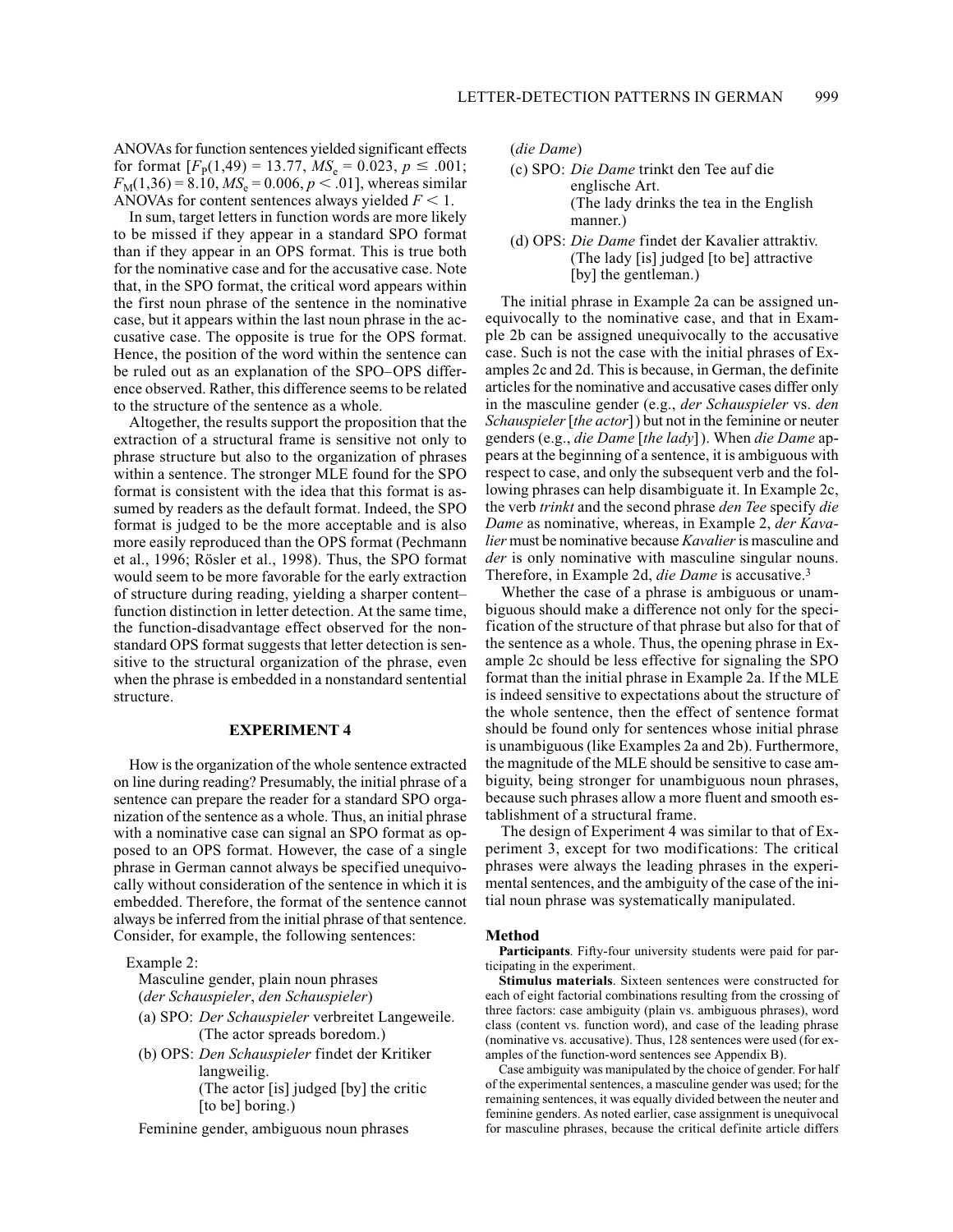

**Figure 4. Omission rates for content and function words for ambiguous and plain nominative and accusative phrases in Experiment 4. cw = content words; fw = function words.**

for the nominative (*der*) and accusative cases (*den*), as illustrated by Examples 2a and 2b. For the neuter and feminine phrases, in contrast, the same form (*die* or *das*) is used in both cases, and final case assignment must therefore rely on subsequent information (Examples 2c and 2d).

Half of the sentences were function sentences—that is, the critical word in the critical phrase was a definite article, either *der* (nominative) or *den* (accusative) in the plain phrases and either *die* or *das* (used in both the nominative and accusative cases) in the ambiguous phrases. Each of the remaining 64 sentences, which contained a critical content word, was matched with one of the function sentences in terms of case, gender of the critical word, number of words, and the position of the critical word. The critical content words, taken from Experiment 2, included eight masculine nouns, four feminine nouns, and four neuter nouns.

Furthermore, the critical word was placed equally often in a nominative phrase or in an accusative phrase. In the case of content sentences, the critical content word appeared twice in a critical nominative phrase and twice in a critical accusative phrase. The critical phrases always occupied the initial position of the sentence, so that sentences embodying a critical nominative phrase were always in the SPO format and those embodying a critical accusative phrase were always in the OPS format. Unlike in Experiment 3, in Experiment 4, an additional filler sentence (presentence) preceded every experimental sentence. The presentence was introduced to prevent the critical words from occurring at the very beginning of a sentence. It consisted of a syntactically independent sentence part, which was joined with the critical sentence by *aber* (*but*), *auch* (*also*), *denn* (*because*), *und auch* (*and also*), or just a comma.

**Procedure**. The SPO and OPS sentences were randomly assigned to two different booklets, each of which was administered to 27 participants. The general procedure was the same as that of Experiments 1–3.

#### **Results and Discussion**

Figure 4 presents mean omission rates for function and content words in ambiguous and plain phrases in the nominative subject phrase and the accusative object phrase. Three-way ANOVAs, with word class (content vs. function)  $\times$  phrase (subject vs. object)  $\times$  ambiguity (plain vs. ambiguous), yielded significant effects for word class  $[F_{\rm p}(1,53) = 24.55, M S_{\rm e} = 0.023, p < .001;$  $F_M(1,120) = 47.32, M S_e = 0.003, p < .001$ , indicating a function disadvantage. Phrase yielded nearly significant effects in both analyses  $[F_{\rm p}(1,53) = 3.89, MS_{\rm e} = 0.010,$  $p < .06; F<sub>M</sub>(1,120) = 3.22, MS<sub>e</sub> = 0.003, p < .08$ ], but what is important is its interaction with ambiguity  $[F_p(1,53) =$  $12.90, MS_e = 0.077, p \le .001; F_M(1,120) = 8.52, MS_e =$  $0.003, p < .005$ ]. Also important is the significant threeway interaction  $[F_{\rm P}(1,53) = 5.78, MS_{\rm e} = 0.083, p < .05;$  $F_{\text{M}}(1,120) = 4.14$ ,  $MS_e = 0.003$ ,  $p < .05$ ]. This interaction reflects the observation that only function words yielded the following pattern: In nominative sentences, *d*s were more often missed in plain phrases than in ambiguous phrases (.160,  $SE = .023$ , and .097,  $SE = .017$ , respectively), whereas, in accusative sentences, the opposite pattern was obtained (.083, *SE* = .017, and .120, *SE* = .019).

Thus, focusing on plain phrases only, it appears that the magnitude of the MLE is more pronounced in nominative subject phrases than in accusative object phrases. Indeed, a two-way, word class  $\times$  subject versus object phrase, ANOVA for these phrases yielded significant effects for word class  $[F_{P}(1,53) = 24.66, MS_{e} = 0.016, p <$  $0.001; F<sub>M</sub>(1,60) = 40.68, MS<sub>e</sub> = 0.002, p < .001$ , for subject versus object phrase  $[F_{P}(1,53) = 12.52, MS_{e} = 0.010,$  $p \le 0.001; F_{\text{M}}(1,60) = 13.59, MS_e = 0.002, p < 0.001$ , and for the interaction  $[F_{P}(1,53) = 6.25, MS_{e} = 0.008, p < .05;$  $F_{\text{M}}(1,60) = 5.28, \text{MS}_{\text{e}} = 0.002, \text{p} < .05$ . Recall that the critical word was always placed in the initial phrase of the critical sentence part. Therefore, the critical nominative subject phrase was always embedded in the SPO format, whereas the critical accusative object phrase was embedded in the OPS format. Thus, this finding replicates the result of Experiment 3 of more omission errors in the typical SPO format than in the atypical OPS format.

A further finding is that phrase ambiguity moderated the magnitude of the MLE for subject noun phrases. For these phrases, target letters were more likely to be missed if they occurred in a plain form than if they occurred in an ambiguous form of the definite article. Indeed a *t* test for this comparison yielded  $t<sub>P</sub>(53) = 3.36, p < .001$ , and  $t_M(30) = 3.17, p < .005$ . In contrast, a similar *t* test for the object phrases failed to yield a significant effect of ambiguity  $[t_P(53) = 1.80$ , and  $t_M(30) = 1.32$ , both n.s.]. These results accord with our proposal that the functiondisadvantage effect is more pronounced for conditions that afford a smooth extraction of structure.

# **GENERAL DISCUSSION**

Assuming that the MLE is telling about the analysis of structure that occurs during reading (cf. Koriat & Greenberg, 1994, 1996), the present study took advantage of certain properties of German to obtain further insight into the nature of the structural frames that are established on line early in text processing. Koriat and Greenberg (1994) assumed that the tentative frames underlying the MLE reflect *local* structure, possibly phrase-level organi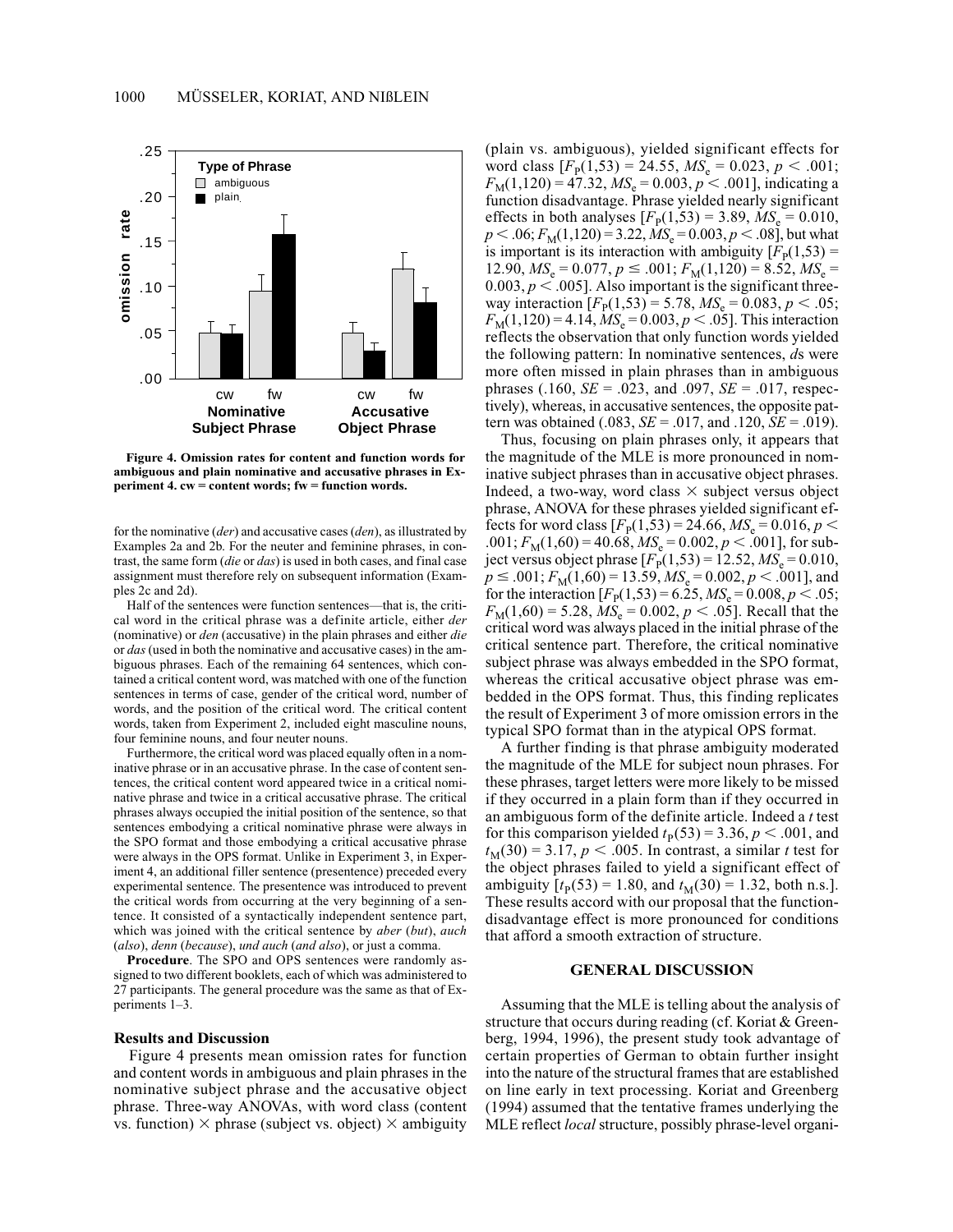zation only. However, several results reported by them and by others (e.g., Moravcsik & Healy, 1995; Greenberg & Koriat, 1991) suggest that these frames are sensitive to structures that extend beyond phrase level. Thus, we reasoned that if structural analysis is to effectively guide and organize semantic analysis, it must be sensitive to the organization of the sentence as a whole, as well as to the relative importance of different phrases within the sentence.

Altogether, the results presented in this article have several implications. First, these results are generally compatible with the structural account of the MLE and are difficult to account in terms of a model that relegates the MLE solely to prelexical or lexical mechanisms. The MLE proved to be sensitive to whether the definite article appeared in a subject noun phrase or in a object noun phrase (Experiments 2 and 4), whether the sentence had the SPO or the OPS format (Experiment 3), and whether the definite article helped specify the case of the subject phrase or not (Experiment 4). These interactive patterns would seem to disclose differences in the contribution of the definite article to the evolving structural frame for the sentence.

Second, the results provide important information about the nature and size of the structural frames established. As noted earlier, Koriat and Greenberg (1991, 1994; Greenberg & Koriat, 1991) tended to stress the contribution of local structure to the MLE. The present results, in contrast, lead to placing an equal emphasis on the organizational processes that pertain to the sentence as a whole. It would seem that the studies emphasizing local structure help to define the necessary conditions for the MLE, which indeed pertain to the context immediately surrounding the critical functor. The present study, however, showed that the *magnitude* of this effect is also sensitive to structural constraints that extend beyond the immediate surrounding of the critical functor (see, e.g., Moravcsik & Healy, 1995, 1998). Thus, the SPO format yielded a stronger MLE than did the OPS format, testifying for the contribution of sentence structure. However, the MLE was still observed for the nonstandard OPS format, suggesting that the extraction of structure is sensitive to the organization of the phrase, even when it is embedded in a nonstandard sentential structure.

Third, the results suggest that the magnitude of the MLE for function words increases with the ease with which an effective structural frame can be established on line for the sentence as a whole. Thus, in Experiment 4, the definite article yielded a stronger MLE when it specified unequivocally the case of the initial phrase of a sentence than when it was ambiguous.

Finally, the present study also suggests that the structural frame established during reading is more refined than has been previously thought, reflecting the relative centrality of different phrases within the sentence. Thus, in Experiment 2, the MLE was more pronounced for subject noun phrases than for object noun phrases, and, in Experiment 4, plain phrases revealed a stronger MLE in subject phrases than in object phrases. These results sug-

gest that structural articulation is more pronounced for the subject noun phrase, at least for the standard SPO format, possibly because the organization of this initial phrase dominates the organization of the sentence as a whole. If this is true, then we may have here a clue to the manner in which structure extraction proceeds. One possibility is that structural analysis and semantic analysis proceed in a cascaded manner, so that the structural analysis of the first phrase of a sentence leads the way to its semantic analysis, and then the output of both analyses guide the structural analysis of the upcoming phrase, and so forth.

Needless to say, more work is needed to help specify in greater detail the nature of the structural frames established during reading and the processes underlying their establishment. The results obtained in the present study, however, are sufficient to point to the potential value of exploiting the unique properties of different languages to uncover the dynamics of structural extraction during reading.

#### **REFERENCES**

- Bates, E., Devescovi, A., Hernandez, A., & Pizzamiglio, L. (1996). Gender priming in Italian. *Perception & Psychophysics*, **58**, 992- 1004.
- Buck-Gengler, C., & Healy A. F. (1993). Letter detection in German silent reading: Issues of unitization and syllable-final devoicing. In *Proceedings of the Fifteenth Annual Convention of the Cognitive Science Society* (pp. 277-282). Hillsdale, NJ: Erlbaum.
- Crawley, R. A., Stevenson, R. J., & Kleiman, D. (1990). The use of heuristic strategies in the interpretation of pronouns. *Journal of Psycholinguistic Research*, **19**, 245-264.
- Drewnowski, A., & Healy, A. F. (1977). Detection errors on *the* and *and*: Evidence for reading units larger than the word. *Memory & Cognition*, **5**, 636-647.
- FERREIRA, F. (1994). Choice of passive voice is affected by verb type and animacy. *Journal of Memory & Language*, **33**, 715-736.
- Frazier, L. (1987). Sentence processing: A tutorial review. In M. Coltheart (Ed.), *Attention and performance XII: The psychology of reading* (pp. 559-586). Hillsdale, NJ: Erlbaum.
- Frazier, L. (1995). Constraint satisfaction as a theory of sentence processing. *Journal of Psycholinguistic Research*, **24**, 437-468.
- Givon, T. (1992). The grammar of referential coherence as mental processing instruction. *Linguistics*, **30**, 5-55.
- Greenberg, S. N., & Koriat, A. (1991). The missing-letter effect for common function words depends on their linguistic function in the phrase. *Journal of Experimental Psychology: Learning, Memory, & Cognition*, **17**, 1051-1061.
- Grober, E. H., Beardsley, W., & Caramazza, A. (1978). Parallel function strategy in pronoun assignment. *Cognition*, **6**, 117-133.
- Healy, A. F. (1976). Detection errors on the word "the": Evidence for reading units larger than letters. *Journal of Experimental Psychology: Human Perception & Performance*, **2**, 235- 242.
- HEALY, A. F. (1994). Letter detection: A window to unitization and other cognitive processes in reading text. *Psychonomic Bulletin & Review*, **1**, 333-344.
- Healy, A. F., & Drewnowski, A. (1983). Investigating the boundaries of reading units: Letter detection in misspelled words. *Journal of Experimental Psychology: Human Perception & Performance*, **9**, 413- 426.
- Hemforth, B. (1993). *Kognitives Parsing: Repräsentation und Verarbeitung sprachlichen Wissens*[Cognitive parsing: Representation and processing of linguistic knowledge]. Sankt Augustin, Germany: Infix.
- Konieczny, L., Hemforth, B., Scheepers, C., & Strube, G. (1996).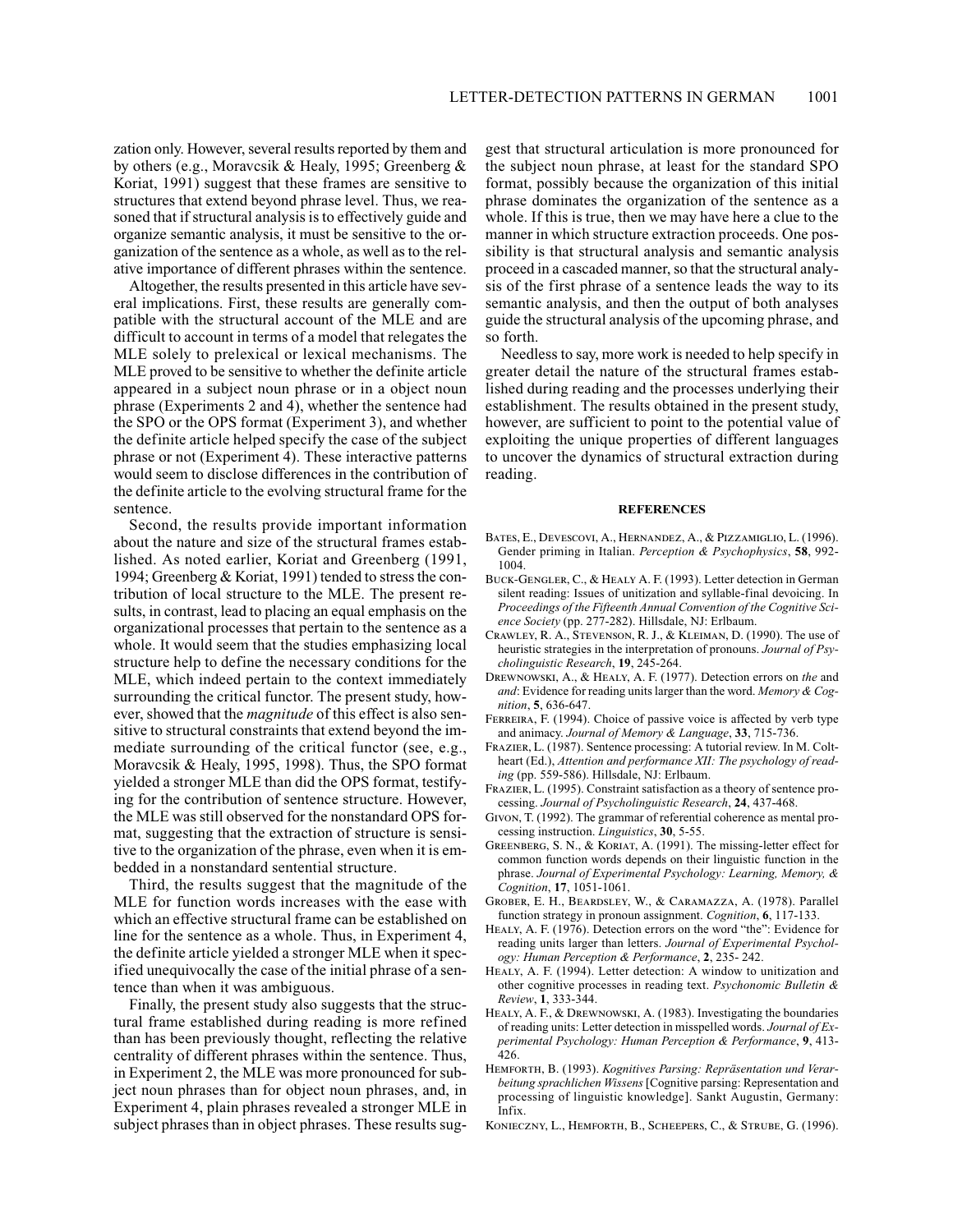# 1002 MÜSSELER, KORIAT, AND NIßLEIN

Reanalysen vs. interne Reparaturen beim Sprachverstehen [Reanalyses vs. internal repairs in language comprehension]. In C. Habel, S. Kanngießer, & G. Rickheit (Eds.), *Perspektiven der kognitiven Linguistik* (pp. 161-183). Wiesbaden: Westdeutscher Verlag.

- KORIAT, A., & GREENBERG, S. N. (1991). Syntactic control of letter detection: Evidence from English and Hebrew nonwords. *Journal of Experimental Psychology: Learning, Memory, & Cognition*, **17**, 1033-1048.
- Koriat, A., & Greenberg, S. N. (1994). The extraction of phrase structure during reading: Evidence from letter detection errors. *Psychonomic Bulletin & Review*, **1**, 345-356.
- Koriat, A., & Greenberg, S. N. (1996). The enhancement effect in letter detection: Further evidence for the structural model of reading. *Journal of Experimental Psychology: Learning, Memory, & Cognition*, **22**, 1184-1195.
- KORIAT, A., GREENBERG, S. N., & GOLDSHMID, Y. (1991). The missingletter effect in Hebrew: Word frequency or word function? *Journal of Experimental Psychology: Learning, Memory, & Cognition*, **17**, 66- 80.
- MACDONALD, M. C. (1996). Representation and activation in syntactic processing. In T. Inui & J. L. McClelland (Eds.), *Attention and performance XVI: Information integration in perception and communication* (pp. 433-456). Cambridge, MA: MIT Press.
- Mecklinger, A., Schriefers, H., Steinhauer, K., & Friederici, A. D. (1995). Processing relative clauses varying on syntactic and semantic dimensions: An analysis with event-related potentials. *Memory & Cognition*, **23**, 477-494.
- Moravcsik, J. E., & Healy, A. F. (1995). Effect of meaning on letter detection. *Journal of Experimental Psychology: Learning, Memory, & Cognition*, **21**, 82-95.
- Moravcsik, J. E., & Healy, A. F. (1998). Effect of syntactic role and syntactic prominence on letter detection. *Psychonomic Bulletin & Review*, **5**, 96-100.
- Müsseler, J. (1995). Focusing and the process of pronominal resolution. In G. Rickheit & C. Habel (Eds.), *Focus and coherence in discourse processing* (pp. 52-73). Berlin: de Gruyter.
- PECHMANN, T., USZKOREIT, H., ENGELKAMP, J., & ZERBST, D. (1996). Wortstellung im deutschen Mittelfeld: Linguistische Theorie und psycholinguistische Evidenz [Word sequence in German midfield: Linguistic theories and psycholinguistic evidence]. In C. Habel, S. Kanngießer & G. Rickheit (Eds.), *Perspektiven der kognitiven Linguistik* (pp. 257-299). Wiesbaden: Westdeutscher Verlag.
- Radeau, M., & van Berkum, J. J. A. (1996). Gender decision. *Language & Cognitive Processes*, **11**, 605-610.
- Rickheit, G., Günther, U., & Sichelschmidt, L. (1992). Coherence and coordination in written text: Reading time studies. In D. Stein

(Ed.), *Cooperating with written texts: The pragmatics and comprehension of written texts* (pp. 103-127). Berlin: de Gruyter.

- Rösler, F., Pechmann, T., Streb, J., Röder, B., & Henninghausen, E. (1998). Parsing of sentences in a language with varying word order: Word-by-word variations of processing demands are revealed by event-related brain potentials. *Journal of Memory & Language*, **38**, 150-176.
- SAINT-AUBIN, J., & POIRIER, M. (1997). The influence of word function in the missing-letter effect: Further evidence from French. *Memory & Cognition*, **25**, 666-676.
- Schriefers, H., Friederici, A. D., & Rose, U. (1998). Context effects in visual word recognition: Lexical relatedness and syntactic context. *Memory & Cognition*, **26**, 1292-1303.
- SIDNER, C. L. (1983). Focusing and discourse. *Discourse Processes*, 6, 107-130.
- Steinhauer, K., Mecklinger, A., Friederici, A. D., & Meyer, M. (1997). Wahrscheinlichkeit und Strategie: Eine EKP-Studie zur Verarbeitung syntaktischer Anomalien [Probability and strategy: An ERP-study on the process of syntactic anomalies]. *Zeitschrift für Experimentelle Psychologie*, **44**, 305-331.
- van Dijk, T. A., & Kintsch, W. (1983). *Strategies of discourse comprehension*. New York: Academic Press.

#### **NOTES**

1. Note, in German, there are only two additional three-letter content words with the initial letter *d*: *Duo* (*duet*) and *Dur* (*major*). They were excluded because *Duo* is an unusual foreign word, and *Dur* is used only in the context of musical notation (e.g., *C–Dur* standing for *C–major*).

2. The absence of a main effect for phrase case (nominative vs. accusative) might have seemed to be inconsistent with the results of Experiment 2, which yielded more omission errors for the subject phrase than for the object phrases. Recall, however, that unlike in Experiment 2, the subject phrases used in this experiment consisted of coordinating structures with the critical word located in the second part of the coordination ("A true gentleman and a *lady* . . ."; see examples in Appendix A). Additionally, this word is associated with the prior content word. It is known from Rickheit, Günther, and Sichelschmidt's (1992) study that coordinated noun phrases require additional processing time, especially at the end of the phrase, which might improve letter detection. Therefore, a comparison of the nominative case in both experiments should be regarded with caution.

3. Note that, in German, a sentence like "Die Dame verehrt Hans" would be completely ambiguous because it could mean "The lady worships Hans" as well as "Hans worships the lady." Such completely ambiguous sentences were not used in these experiments.

#### **APPENDIX A**

Examples of the subject-predicate-object (a) and object-predicate-subject (b) formats in Experiment 3 and their English translations. Critical words are in italics. In the English translation, words in brackets are added to clarify the meaning of the sentence.

#### **A Content Word in a Nominative Phrase**

(a) EIN WAHRER GENTLEMAN UND EINE *DAME* GEBEN EINEM PORTIER EINES HOTELS STETS EIN ADÄQUATES TRINKGELD.

(A true gentleman and a *lady* give a porter of a hotel always an appropriate tip.)

(b) STETS EIN ADÄQUATES TRINKGELD GEBEN EIN WAHRER GENTLEMAN UND EINE *DAME* EINEM PORTIER EINES HOTELS. (Always an appropriate tip give [is given by] a true gentleman and a *lady* [to] a porter of a hotel.)

# **A Function Word in a Nominative Phrase**

- (a) SOWOHL DER AUTOR ALS AUCH *DER* VERLAG HABEN AN DEM BESTSELLER GUT VERDIENT.
	- (The author as well as *the* publisher have made a good profit from the bestseller.)